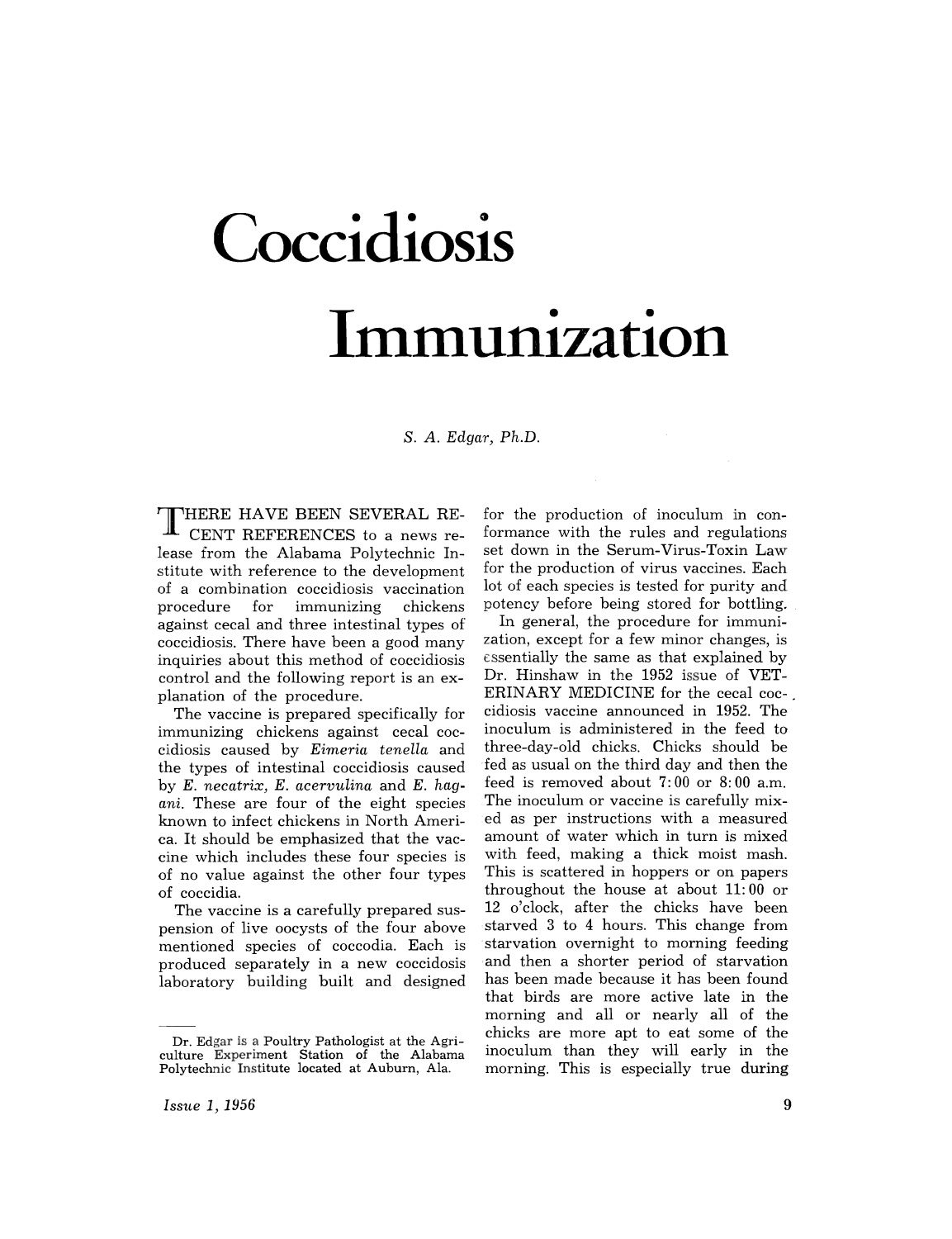cold weather, or in poorly lighted brooder houses. It is important that all chicks eat some of the inoculum because they will develop a substantial amount of early protection following the first cycle of infection even though they will not eat a sufficient number of oocysts to harm them in any way. By doing so they have added resistance to the effect of oocysts they may eat from litter they have seeded. On the 13th day following the initial feeding of oocysts the chicks are treated for 2 to 3 days with a sulfonamide, such as sulfaquinoxaline. This treatment is given to prevent losses that might occur in a very small percentage of vaccinated flocks by birds having eaten too many infective oocysts from the litter, producing an acute outbreak of the disease. It takes approximately 28 days for birds to develop solid immunity to enable them to withstand exposure they might encounter in nature. Actually, if the inoculum has been administered properly the majority of chickens will be immune by 17 days of age.

Before the combination vaccine was placed on the market, intensive laboratory, semi-field, and field studies were conducted in an effort to arrive at the proper species to include and the most satisfactory levels of inoculum to administer. The species to be included in the vaccine were selected only after cross immunity studies and laboratory studies on effect of species on weight gain had been completed. For example, *E. necatrix*  is included because of its well known pathogenic and wide spread nature. It was demonstrated in our laboratory that chickens reared on the floor could be immunized against it and *E. tenella* without stunting. In early experiments involving 12 paired pens, doubly immunized birds each averaged .15 pounds more at market age than those in pens treated for coccidiosis when outbreaks occurred. Another of the constituents *E. acervulina* is considered by most to be non-pathogenic. However, studies at this Station have shown that, although birds are not killed, severe infections of this type alone can cause weight losses of as much as  $\frac{1}{2}$ pound per bird if outbreaks occur when

birds are 6 weeks of age or older. The same thing had been found true for chickens that suffered severe cecal coccidiosis outbreaks after six weeks of age. Surveys showed that, at least in the Southeast, E. *acervulina* is very prevalent and that nearly every flock tested had been exposed to it sometime during the growing period. This same, supposedly non-pathogenic species has been recognized as being wide spread and a serious problem by other investigators as for example some in the Northwest. Thousands of birds were immunized on a field trial basis with inoculum decided upon and an over-all average of less than 0.5% of the birds died of any type of coccidiosis during the broiler growing period.

The combination vaccine has some advantages over immunization for the cecal type alone in that it offers immunity against 4 species instead of one type and without any greater hazard. It may be that some of the species that have not been included may eventually be added to the inoculum, as for example *E*, max*ima* or *E. brunetti.* This will be true if studies now in progress reveal that other species are common enough, cause enough damage and if they can be included in the immunization process without danger.

From the standpoint of practicability, planned immunization by this method at first would appear to have some pitfalls. The product contains viable oocysts, some of which are pathogenic, and this necessitates careful and controlled administration of the product. In general this objection has been overcome, especially among large growers, because they have personnel that have gained experience in using it. The inoculum is easily administered in the feed but must be done carefully and one must make sure that all birds eat some of the mix. Some growers object to this, but actually one can mix the inoculum for a house of 5,000 birds in 15 to 30 minutes. Its use also requires that the grower be alert, especially during the stress period which sometimes occurs during the 14th to 15th days after inoculation. Immunization against coccidiosis can not be considered panacea, but rath-

*Iowa State College Veterinarian*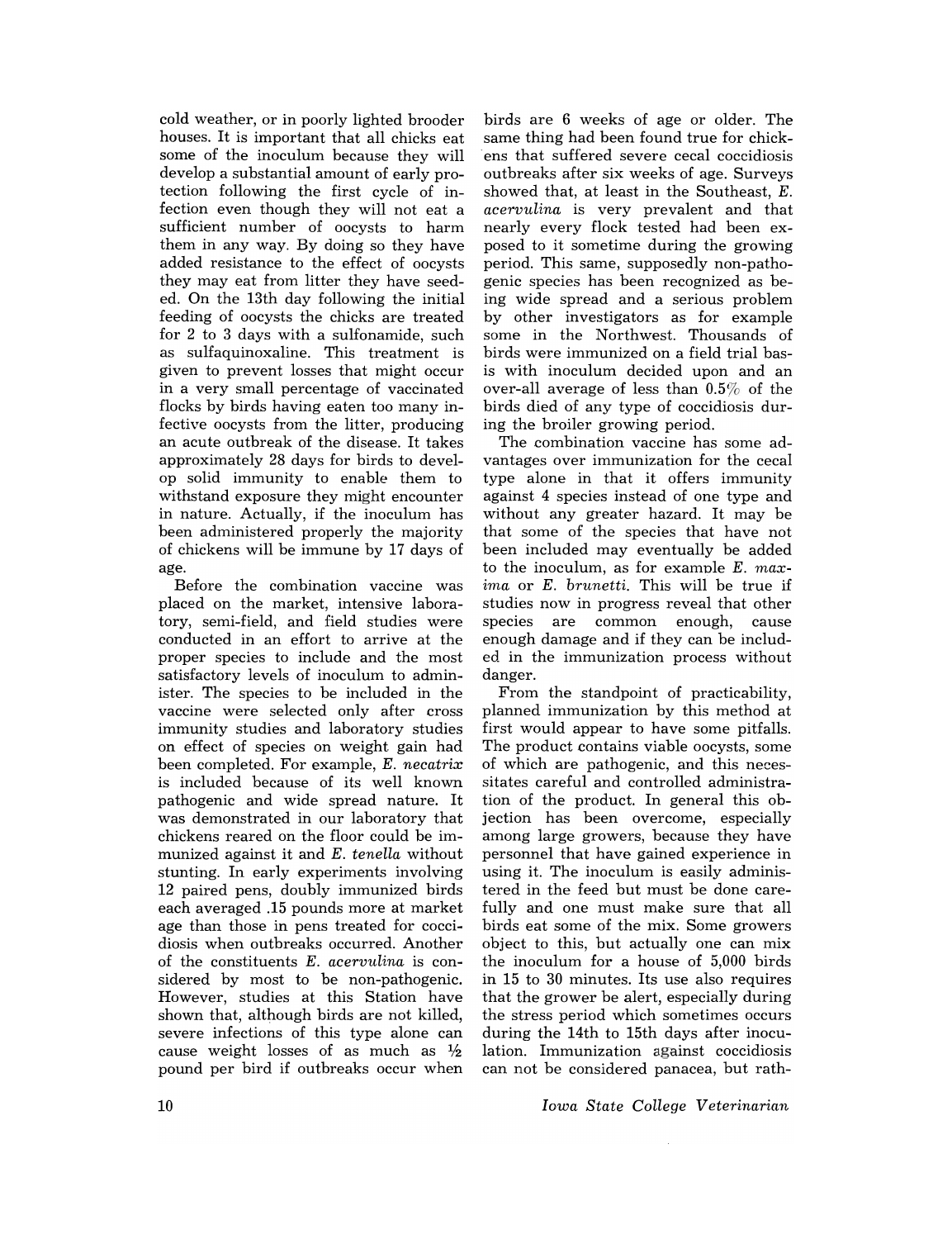er an adjunct to other methods of prevention and control. It can in no way replace starting with good chicks, proper nutrition and sound management practices.

Some advantages of vaccination are to immunize chickens (1) when they are least valuable, (2) when they are least susceptible, (3) before natural outbreaks occur, (4) to have these forms of the disease out of the way before birds may be subjected to other stresses and (5) when medication costs less. One of the advantages of planned immunization with medication at a specific time rather than waiting for natural outbreaks to occur is that in the latter case the drug is probably of no value to the bird showing symptoms and of no value to those that have not yet acquired the disease, whereas, with planned immunization the drug is administered when it will do some good.

The coccidiosis vaccine is not amenable to the Serum-Virus-Toxin Law as the law now exists. Thus, it comes under the jurisdiction of the Food Drug and Cosmetic Act. The procedure has been turned over to the Auburn Research Foundation for distribution.

The procedure is made available to the public for around  $1-1\frac{1}{2}\ell$  per bird depending upon the quantity used. Thus far, the new combination coccidiosis vaccine has been used throughout the U. S. and in several foreign countries on approximately 15 million birds since it was released in January of 1955. It is the opinion of the writer that planned immunization against coccidiosis has promise of becoming one of the standard practices for the control of one of the most important diseases of poultry. With the completion of a new coccidiosis vaccine laboratory the supply should be unlimited. For best results, it is desirable to have the product used under the supervision of well trained personnel.

Some have asked whether chickens can be vaccinated for coccidiosis at the same time they are vaccinated for other diseases. It has been our experience that

\*Coccidiosis *(continued on page* 17)